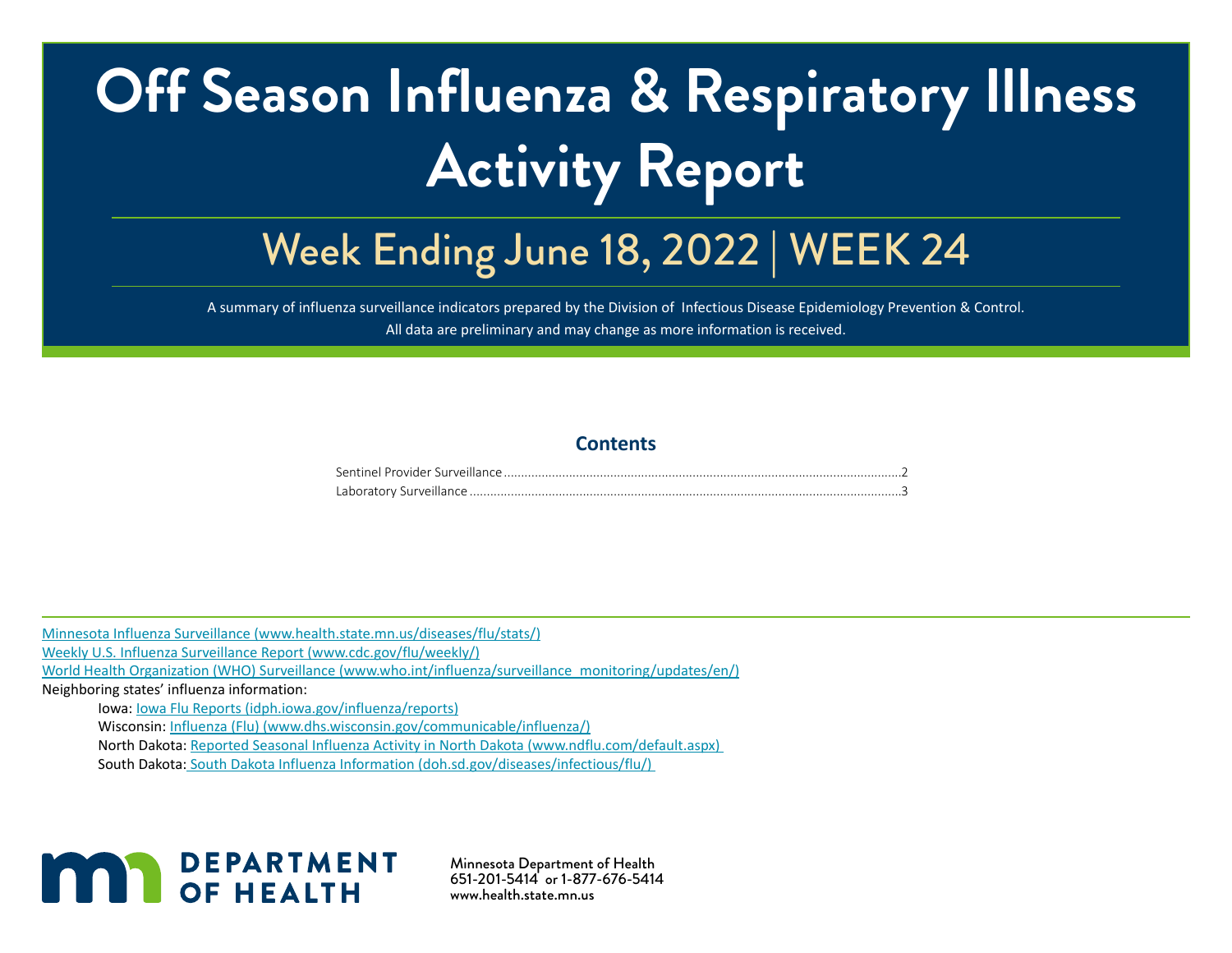## **Sentinel Provider Surveillance**

<span id="page-1-0"></span>45 6.0 1.0 4.0 4.0 1.0 MDH collaborates with healthcare providers who report the total number of patients seen and the total number of those patients presenting to outpatient clinics with influenza-like illness.



### 48 9.0 0.0 7.0 1.0 1.0 **Percentage of Persons Presenting to Outpatient Clinics with Influenza-Like Illness (ILI)**

Indicates current week-data may be delayed by 1 or more weeks

MN Baseline valid for 2020-21 season only, do not compare it with previous seasons. The baseline is calculated by averaging the ILI percent for non-influenza weeks over the previous four seasons and adding two standard deviations. Non-influenza weeks account for less than 2% of the season's total flu-positive specimens tested at Public Health Labs in HHS Region 5. Weeks where ILI % is above baseline reflect weeks with excess health care visits due to ILI.

| % of outpatients with ILI this week | % of outpatients with ILI last week |
|-------------------------------------|-------------------------------------|
| 0.45%                               | l 0.84%                             |

Minnesota Department of Health Off Season Influenza & Respiratory Activity Report for Week Ending June 18, 2022 | WEEK 24 Page 2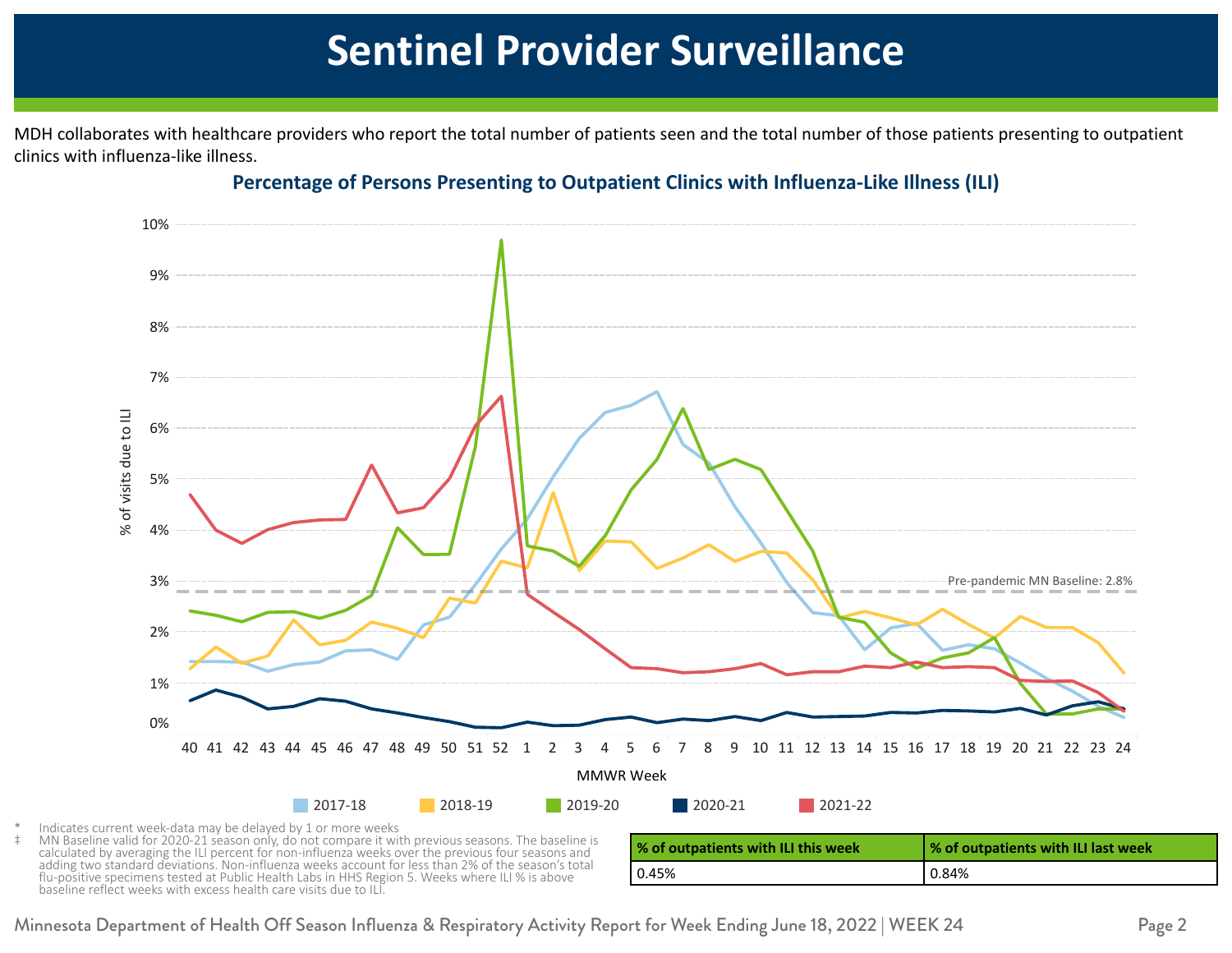#### <span id="page-2-0"></span> $\mathbf{1}_{\mathbf{1}_{\mathbf{1}}}$  , and the contract of  $\mathbf{1}_{\mathbf{1}}$  , and the contract of  $\mathbf{1}_{\mathbf{1}}$  , and the contract of  $\mathbf{1}_{\mathbf{1}}$  0.10 0.60 0.34 0.12 4 2 **Laboratory Surveillance**

 $\frac{1}{\sqrt{25}}$  0.09 0.35  $\frac{1}{\sqrt{25}}$  0.35  $\frac{1}{\sqrt{25}}$  0.35  $\frac{1}{\sqrt{25}}$  0.35  $\frac{1}{\sqrt{25}}$  0.35  $\frac{1}{\sqrt{25}}$  0.35  $\frac{1}{\sqrt{25}}$  0.35  $\frac{1}{\sqrt{25}}$  0.35  $\frac{1}{\sqrt{25}}$  0.35  $\frac{1}{\sqrt{25}}$  0.35  $\frac{1}{\sqrt{25}}$  0.35  $\frac{1}{\$ The MN Lab System (MLS) Laboratory Influenza Surveillance Program is made up of more than 310 clinic- and hospital-based laboratories, voluntarily submitting testing data weekly. These laboratories perform rapid testing for influenza and Respiratory Syncytial Virus (RSV). Significantly fewer labs perform PCR testing for influenza and three also perform PCR testing for other respiratory viruses. MDH-PHL provides further characterization of submitted influenza  $49.08 \pm 0.09$  and  $49.08 \pm 0.09$  11.69  $\pm 0.09$  11.69  $\pm 0.09$  11.69  $\pm 0.09$ isolates to determine the hemagglutinin serotype to indicate vaccine coverage. Tracking the laboratory results assists healthcare providers with patient diagnosis of influenza-like illness and provides an indicator of the progression of the influenza season as well as prevalence of disease in the community.



#### **1 11.39 1.39 Specimens Positive for Influenza by Molecular Testing** 2 6.12 8.65 29.65 29.65 29.65 29.65 29.65 29.65 29.65 29.65 29.65 29.65 29.65 29.65 29.65 29.65 29.65 29.65 29